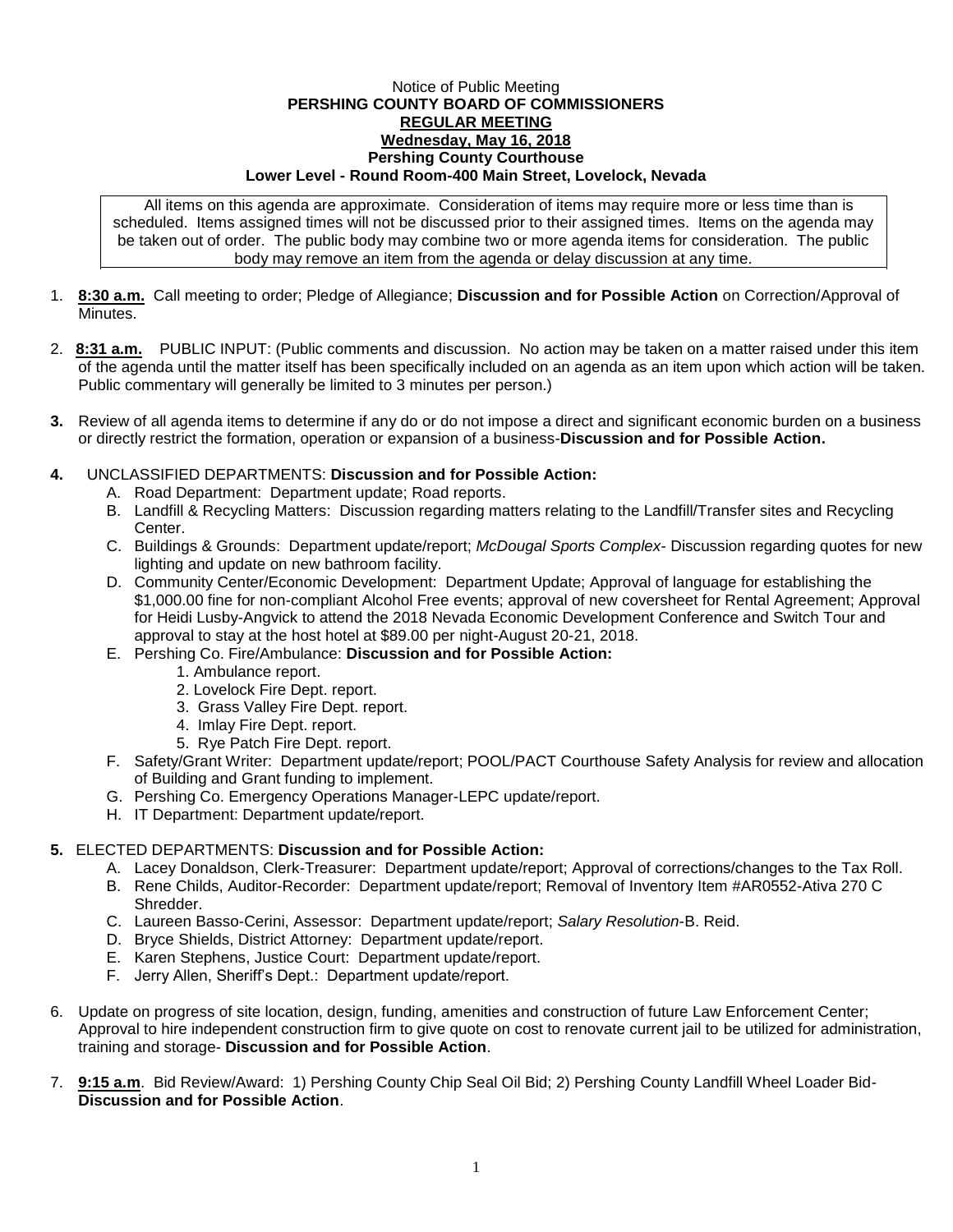- 8. Proclamations and Awards: **Discussion and for Possible Action**-(The Pershing County Board of Commissioners may make a Proclamation or present a service or other award on behalf of the County) *National Safety Month June-2018.*
- 9. Grass Valley Advisory Board: Update on matters relating to the Grass Valley area.
- 10. Derby Field Airport: Update on matters relating to the Derby Field Airport.
- 11. Intrastate Interlocal Contract between Public Agencies-Pershing County and Department of Health and Human Services, Aging and Disability Services Division - **Discussion and for Possible Action**.
- 12. The Board of County Commissioners may meet in a closed labor session pursuant to NRS 288.220 to meet with the County's labor representative regarding labor negotiations.
- 13. Litigation Meeting.
- 14. Report from Legal Counsel.
- 15. Set date for County Surplus Auction and RFP for Auctioneer- **Discussion and for Possible Action.**
- 16. Report from Administrative Assistant-County Commissioner's Office; Approval to write letter to BLM regarding the Navy's Fallon Air Station expansion project; Approval to reschedule July 4, 2018 commission meeting to July 5, 2018 due to holiday- **Discussion and for Possible Action.**
- 17. Update on the Pershing County Economic Development and Conservation Act.
- 18. Items for future agendas- **Discussion and for Possible Action.**
- 19. Correspondence.
- 20. **11:00 a.m.** Tracy Neeley and Nanette Chalupa, A & H Insurance: Presentation and recommendation for the 2018-2019 Health Benefit Coverage plan options for Pershing County employees- **Discussion and for Possible Action**.
- 21. Matters of the Board for Discussion.

Board Member reports. Board Liaison reports. (Nevada Works, Safety, Hospital Board, Emergency Management, Cemetery, Recreation Board, WNDD, Pe. Co. Economic Dev./ , Community Center, Airport Advisory Board; Museum Advisory Board, Library Board, Senior Center Advisory Board, Central Nevada Water Authority, Planning Board, Broadband Advisory Board, 911 Committee, Solid Waste Management Recycling Advisory Board, Pe. Co. Volunteer Advisory Board, T. V. Board, Frontier Coalition, Humboldt River Water Basin Authority.)

- 22. PUBLIC INPUT: (Public comments and discussion. No action may be taken on a matter raised under this item of the agenda until the matter itself has been specifically included on an agenda as an item upon which action will be taken. Public commentary will generally be limited to 3 minutes per person.)
- 23. Approval of Vouchers-**Discussion and for Possible Action**.
- 24. **1:30 p.m.** Public Hearing: Intent to increase Pershing County's 911 Telephone Line Surcharge; potential impact of the proposed surcharge increase on businesses in the region- **Discussion and for Possible Action**.
	- **NOTICE:** The County Commission may by law receive information from legal counsel regarding potential or existing litigation involving a matter over which the County Commission has supervision, control, jurisdiction or advisory power, and such gathering does not constitute a meeting of the County Commission pursuant to Nevada Revised Statutes **241.015.**